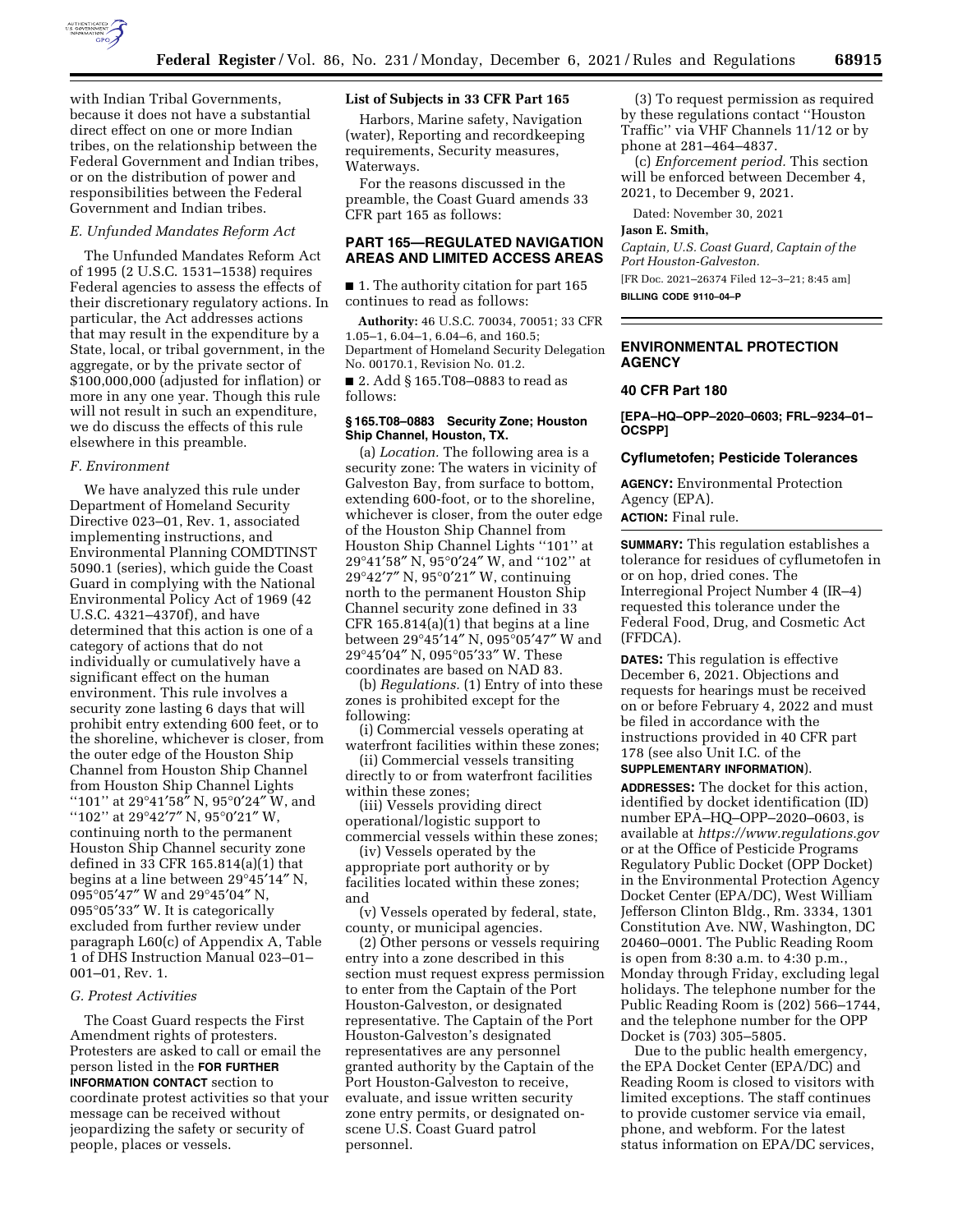docket access, visit *[https://](https://www.epa.gov/dockets) [www.epa.gov/dockets.](https://www.epa.gov/dockets)* 

## **FOR FURTHER INFORMATION CONTACT:**  Marietta Echeverria, Acting Director,

Registration Division (7505P), Office of Pesticide Programs, Environmental Protection Agency, 1200 Pennsylvania Ave. NW, Washington, DC 20460–0001; main telephone number: (703) 305– 7090; email address: *[RDFRNotices@](mailto:RDFRNotices@epa.gov) [epa.gov.](mailto:RDFRNotices@epa.gov)* 

#### **SUPPLEMENTARY INFORMATION:**

## **I. General Information**

# *A. Does this action apply to me?*

You may be potentially affected by this action if you are an agricultural producer, food manufacturer, or pesticide manufacturer. The following list of North American Industrial Classification System (NAICS) codes is not intended to be exhaustive, but rather provides a guide to help readers determine whether this document applies to them. Potentially affected entities may include:

• Crop production (NAICS code 111). • Animal production (NAICS code

- 
- 112). • Food manufacturing (NAICS code

311). • Pesticide manufacturing (NAICS

code 32532).

# *B. How can I get electronic access to other related information?*

You may access a frequently updated electronic version of EPA's tolerance regulations at 40 CFR part 180 through the Office of the Federal Register's e-CFR site at *[https://www.ecfr.gov/](https://www.ecfr.gov/current/title-40) [current/title-40.](https://www.ecfr.gov/current/title-40)* 

# *C. How can I file an objection or hearing request?*

Under FFDCA section 408(g), 21 U.S.C. 346a, any person may file an objection to any aspect of this regulation and may also request a hearing on those objections. You must file your objection or request a hearing on this regulation in accordance with the instructions provided in 40 CFR part 178. To ensure proper receipt by EPA, you must identify docket ID number EPA–HQ– OPP–2020–0603 in the subject line on the first page of your submission. All objections and requests for a hearing must be in writing and must be received by the Hearing Clerk on or before February 4, 2022. Addresses for mail and hand delivery of objections and hearing requests are provided in 40 CFR 178.25(b).

In addition to filing an objection or hearing request with the Hearing Clerk as described in 40 CFR part 178, please submit a copy of the filing (excluding

any Confidential Business Information (CBI)) for inclusion in the public docket. Information not marked confidential pursuant to 40 CFR part 2 may be disclosed publicly by EPA without prior notice. Submit the non-CBI copy of your objection or hearing request, identified by docket ID number EPA–HQ–OPP– 2020–0603, by one of the following methods:

• *Federal eRulemaking Portal: [http://](http://www.regulations.gov)  [www.regulations.gov.](http://www.regulations.gov)* Follow the online instructions for submitting comments. Do not submit electronically any information you consider to be CBI or other information whose disclosure is restricted by statute.

• *Mail:* OPP Docket, Environmental Protection Agency Docket Center (EPA/ DC), (28221T), 1200 Pennsylvania Ave. NW, Washington, DC 20460–0001.

• *Hand Delivery:* To make special arrangements for hand delivery or delivery of boxed information, please follow the instructions at *[https://](https://www.epa.gov/dockets/where-send-comments-epa-dockets) [www.epa.gov/dockets/where-send](https://www.epa.gov/dockets/where-send-comments-epa-dockets)[comments-epa-dockets.](https://www.epa.gov/dockets/where-send-comments-epa-dockets)* 

Additional instructions on commenting or visiting the docket, along with more information about dockets generally, is available at *[https://](https://www.epa.gov/dockets) [www.epa.gov/dockets.](https://www.epa.gov/dockets)* 

#### **II. Summary of Petitioned-For Tolerance**

In the **Federal Register** of February 25, 2021 (86 FR 11488) (FRL–10020–47), EPA issued a document pursuant to FFDCA section 408(d)(3), 21 U.S.C. 346a(d)(3), announcing the filing of a pesticide petition (PP 0E8862) by IR–4, North Carolina State University, 1730 Varsity Drive, Venture IV, Suite 210, Raleigh, NC 27606. The petition requested that 40 CFR 180.677 be amended by establishing a tolerance for the residue of the of the miticide cyflumetofen, 2-methoxyethyl a-cyano- $\alpha$ -[4-(1,1-dimethylethyl)phenyl]- $\beta$ -oxo-2-(trifluoromethyl)benzenepropanoate in or on hop, dried cones at 30 parts per million (ppm). That document referenced a summary of the petition prepared by IR–4, the petitioner, which is available in the docket, *[https://](https://www.regulations.gov) [www.regulations.gov.](https://www.regulations.gov)* There were no comments received in response to the notice of filing.

# **III. Aggregate Risk Assessment and Determination of Safety**

Section 408(b)(2)(A)(i) of FFDCA allows EPA to establish a tolerance (the legal limit for a pesticide chemical residue in or on a food) only if EPA determines that the tolerance is ''safe.'' Section 408(b)(2)(A)(ii) of FFDCA defines ''safe'' to mean that ''there is a reasonable certainty that no harm will

result from aggregate exposure to the pesticide chemical residue, including all anticipated dietary exposures and all other exposures for which there is reliable information.'' This includes exposure through drinking water and in residential settings but does not include occupational exposure. Section 408(b)(2)(C) of FFDCA requires EPA to give special consideration to exposure of infants and children to the pesticide chemical residue in establishing a tolerance and to ''ensure that there is a reasonable certainty that no harm will result to infants and children from aggregate exposure to the pesticide chemical residue . . . .''

Consistent with FFDCA section 408(b)(2)(D), and the factors specified in FFDCA section 408(b)(2)(D), EPA has reviewed the available scientific data and other relevant information in support of this action. EPA has sufficient data to assess the hazards of and to make a determination on aggregate exposure for cyflumetofen including exposure resulting from the tolerance established by this action. EPA's assessment of exposures and risks associated with cyflumetofen follows.

In an effort to streamline its publications in the **Federal Register**, EPA is not reprinting sections that repeat what has been previously published for tolerance rulemaking of the same pesticide chemical. Where scientific information concerning a particular chemical remains unchanged, the content of those sections would not vary between tolerance rulemaking and republishing the same sections is unnecessary. EPA considers referral back to those sections as sufficient to provide an explanation of the information EPA considered in making its safety determination for the new rulemaking.

EPA has previously published a number of tolerance rulemakings for cyflumetofen, in which EPA concluded, based on the available information, that there is a reasonable certainty that no harm would result from aggregate exposure to cyflumetofen and established tolerances for residues of that chemical. EPA is incorporating previously published sections from those rulemakings as described further in this rulemaking, as they remain unchanged.

*Toxicological profile.* For a discussion of the Toxicological Profile of cyflumetofen, see Unit III.A. of the May 8, 2019 rulemaking (84 FR 20037) (FRL– 9990–60).

*Toxicological points of departure/ Levels of concern.* For a summary of the Toxicological Points of Departure/ Levels of Concern for cyflumetofen used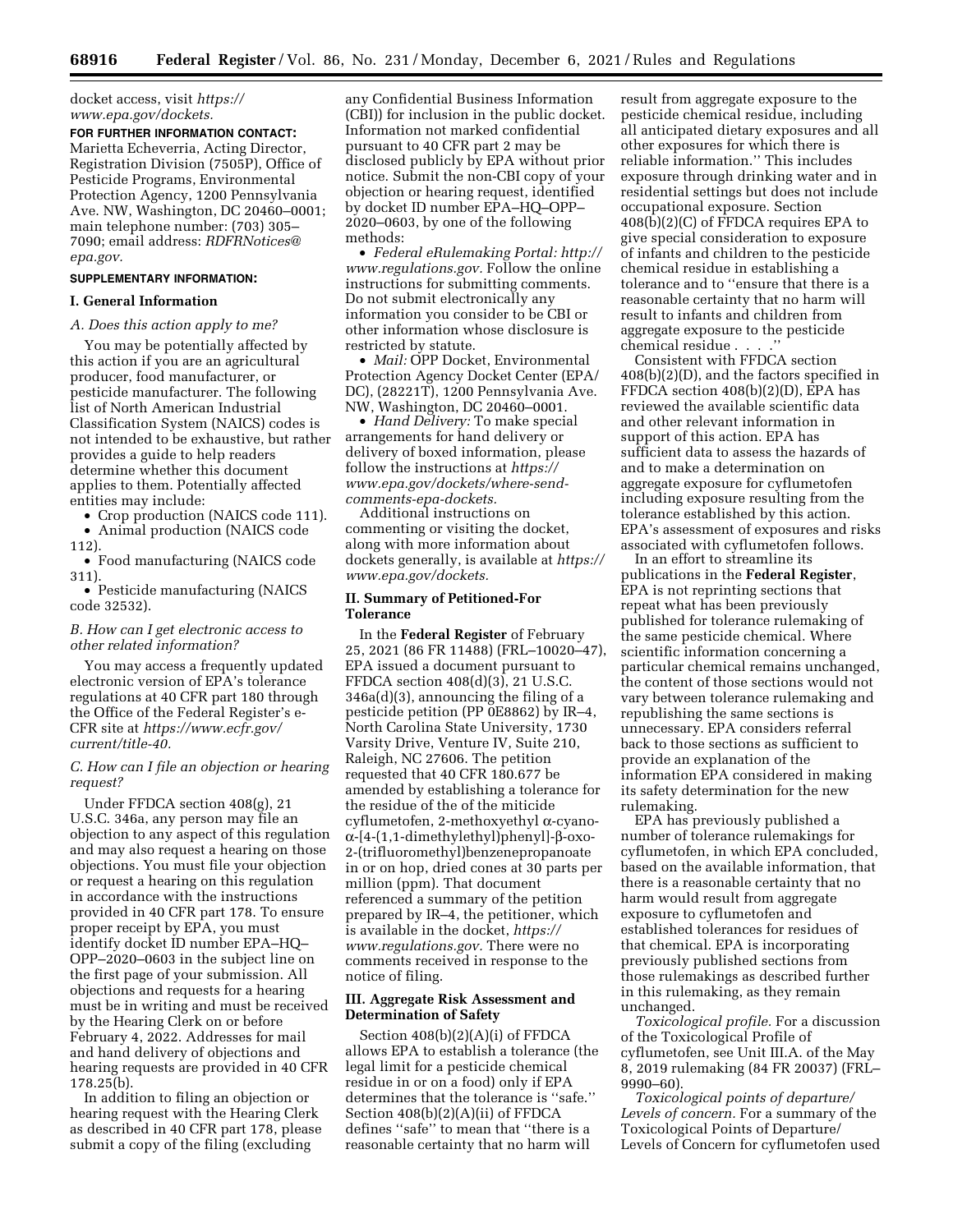for human risk assessment, see Unit III.B. of the May 8, 2019 rulemaking.

*Exposure assessment.* Much of the exposure assessment remains the same although updates have occurred to accommodate exposures from the petitioned-for tolerance. These updates are discussed in this section; for a description of the rest of the EPA approach to and assumptions for the exposure assessment, please reference Unit III.C. of the May 8, 2019 rulemaking.

EPA's dietary exposure assessments have been updated to include the additional exposure from the new use of cyflumetofen on hops. The assessment used the same assumptions as the May 8, 2019 final rule concerning tolerancelevel residues, default processing factors for all processed commodities, and 100 percent crop treated.

*Drinking water exposure.* EPA has revised the cyflumetofen drinking water assessment since the May 8, 2019 final rule. Based on the Pesticide in Water Calculator's (PWC) version 1.52, the estimated drinking water concentration (EDWC) of cyflumetofen in surface water is estimated to be 0.18 ppb for non-cancer chronic exposures. The EDWC of 0.18 ppb was used in the chronic dietary assessment.

*Non-occupational exposure.* There are no new proposed residential (nonoccupational) uses for cyflumetofen at this time; however, there are registered uses of cyflumetofen on commercial vegetable gardens and ornamental plants. EPA's residential exposure assessment has changed since the May 8, 2019 final rule based on a revised practice. Because all current cyflumetofen labels require handlers to wear personal protective equipment, EPA assumes that cyflumetofen is applied by professional applicators, not residential (homeowner) applicators. Therefore, the current assessment does not consider exposure to residential handlers or exposure from direct homeowner applications to ornamentals or home gardens. EPA assumes that potential dermal exposure from consumers handling ornamentals or vegetable transplants is negligible. Additionally, there is no toxicity endpoint for dermal exposure, so a quantitative residential post-application dermal risk assessment is not required. Therefore, the aggregate exposure assessment no longer includes residential handler or residential postapplication exposures.

*Cumulative exposures.* Unlike other pesticides for which EPA has followed a cumulative risk approach based on a common mechanism of toxicity, EPA has not made a common mechanism of toxicity finding as to cyflumetofen and any other substances and cyflumetofen does not appear to produce a toxic metabolite produced by other substances. For the purposes of this action, therefore, EPA has not assumed that cyflumetofen has a common mechanism of toxicity with other substances.

*Safety factor for infants and children.*  EPA continues to conclude that there are reliable data to support the reduction of the Food Quality Protection Act (FQPA) safety factor. See Unit III.D. of the May 8, 2019 final rule for a discussion of the Agency's rationale for that determination.

*Aggregate risk and determination of safety.* EPA determines whether acute and chronic dietary pesticide exposures are safe by comparing aggregate exposure estimates to the acute population adjusted dose (aPAD) and the chronic population adjusted dose (cPAD). Short-, intermediate-, and chronic term risks are evaluated by comparing the estimated aggregate food, water, and residential exposure to the appropriate points of departure to ensure that an adequate margin of exposure (MOE) exists. For linear cancer risks, EPA calculates the lifetime probability of acquiring cancer given the estimated aggregate exposure.

An acute dietary risk was not conducted as toxicological effects attributable to a single dose were not identified. Chronic dietary risks are below the Agency's level of concern of 100% of the cPAD; they are less than 3% for children 1–2 years old, the population subgroup with the highest exposure estimate.

Because EPA has determined that there are no residential exposures, the chronic dietary risk is the same as the overall aggregate risk for cyflumetofen and is not of concern. As stated in Unit III.A. of the May 8, 2019 final rule, EPA concluded that the nonlinear approach for assessing potential cancer risk is appropriate. The chronic risk resulting from aggregate exposure to cyflumetofen is below the Agency's level of concern; therefore, the Agency concludes that there is not a cancer risk of concern from exposure to cyflumetofen.

Therefore, based on the risk assessments and information described above, EPA concludes that there is reasonable certainty that no harm will result in the general population, or to infants and children, from aggregate exposure to cyflumetofen residues. More detailed information can be found at *<https://www.regulations.gov>* in the document titled ''Cyflumetofen. Human Health Risk Assessment for the Section 3 Registration Action for a New Use on

Hops.'' in docket ID number EPA–HQ– OPP–2020–0603.

### **IV. Other Considerations**

#### *A. Analytical Enforcement Methodology*

For a discussion of the available analytical enforcement method, see Unit IV.A. of the July 1, 2020 rulemaking (85 FR 39491) (FRL–10009–25).

## *B. International Residue Limits*

In making its tolerance decisions, EPA seeks to harmonize U.S. tolerances with international standards whenever possible, consistent with U.S. food safety standards and agricultural practices. EPA considers the international maximum residue limits (MRLs) established by the Codex Alimentarius Commission (Codex), as required by FFDCA section 408(b)(4). The Codex has not established MRLs for residues of cyflumetofen in/on hops.

# **V. Conclusion**

Therefore, a tolerance is established for residues of cyflumetofen, 2 methoxyethyl  $\alpha$ -cyano- $\alpha$ -[4-(1,1dimethylethyl)phenyl]-β-oxo-2-(trifluoromethyl)benzenepropanoate in or on hop, dried cones at 30 ppm.

#### **VI. Statutory and Executive Order Reviews**

This action establishes a tolerance under FFDCA section 408(d) in response to a petition submitted to the Agency. The Office of Management and Budget (OMB) has exempted these types of actions from review under Executive Order 12866, entitled ''Regulatory Planning and Review'' (58 FR 51735, October 4, 1993). Because this action has been exempted from review under Executive Order 12866, this action is not subject to Executive Order 13211, entitled ''Actions Concerning Regulations That Significantly Affect Energy Supply, Distribution, or Use'' (66 FR 28355, May 22, 2001) or Executive Order 13045, entitled ''Protection of Children from Environmental Health Risks and Safety Risks'' (62 FR 19885, April 23, 1997). This action does not contain any information collections subject to OMB approval under the Paperwork Reduction Act (PRA) (44 U.S.C. 3501 *et seq.*), nor does it require any special considerations under Executive Order 12898, entitled ''Federal Actions to Address Environmental Justice in Minority Populations and Low-Income Populations'' (59 FR 7629, February 16, 1994).

Since tolerances and exemptions that are established on the basis of a petition under FFDCA section 408(d), such as the tolerance in this final rule, do not